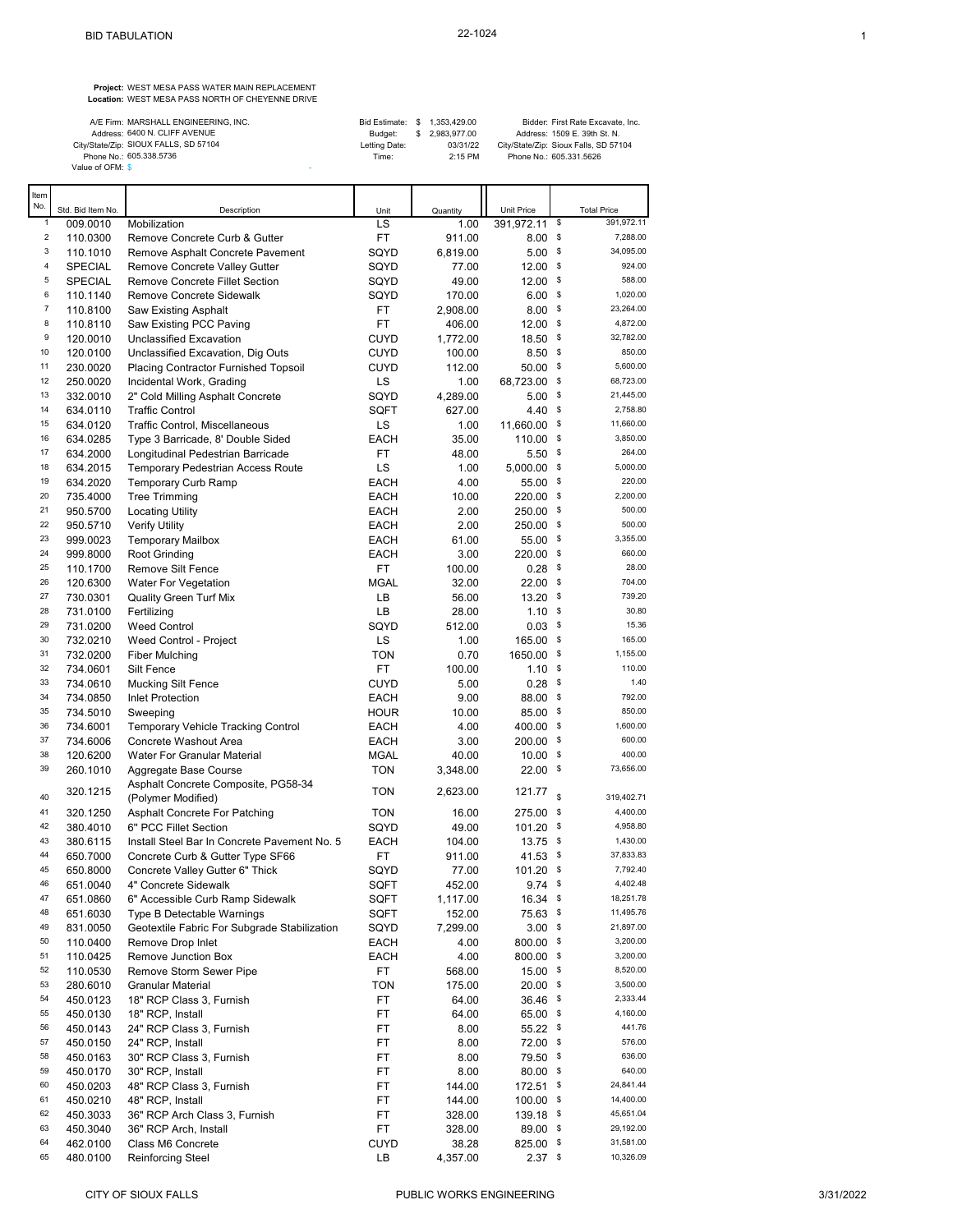**Project:** WEST MESA PASS WATER MAIN REPLACEMENT **Location:** WEST MESA PASS NORTH OF CHEYENNE DRIVE

| A/E Firm: MARSHALL ENGINEERING, INC.  | Bid Estimate: \$ 1.353.429.00 |                 | Bidder: First Rate Excavate, Inc.     |
|---------------------------------------|-------------------------------|-----------------|---------------------------------------|
| Address: 6400 N. CLIFF AVENUE         | Budget:                       | \$ 2.983.977.00 | Address: 1509 E. 39th St. N.          |
| City/State/Zip: SIOUX FALLS, SD 57104 | Letting Date:                 | 03/31/22        | City/State/Zip: Sioux Falls, SD 57104 |
| Phone No.: 605.338.5736               | Time:                         | $2:15$ PM       | Phone No.: 605.331.5626               |
| Value of OFM: \$                      |                               |                 |                                       |

...<br>No No. Std. Bid Item No. **Description Community Description** Unit Quantity Unit Price Total Price 66 670.1100 Type Y Manhole Frame & Lid EACH 4.00 567.00 \$ 2,268.00 67 671.0100 Adjust Junction Box EACH 5.00 800.00 \$ 4,000.00 <sup>68</sup> 950.3102 8" Sewer Coupling EACH 1.00 280.00 <sup>\$</sup> <sup>280.00</sup> 69 950.5300 Manhole Frame & Cover EACH 5.00 661.00 \$ 3,305.00 70 950.5410 Temporary Manhole Construction Frame & Cov EACH 5.00 450.00 \$ 2,250.00 71 SPECIAL Storm Sewer Concrete Collar EACH 4.00 590.00 \$ 2,360.00 72 SPECIAL 8" PVC Storm Sewer FT 8.00 49.00 \$ 392.00 73 009.0550 Tax On City Furnished Material (Water Main) LS 1.00 7,536.74 \$ 7,536.74 74 110.1910 Remove Fire Hydrant EACH 6.00 300.00 \$ 1,800.00 <sup>75</sup> 110.1960 Remove Valve Box **EACH** 10.00 225.00 \$ 2,250.00 76 110.1970 Remove Water Main FT 2,755.00 4.00 \$ 11,020.00 77 250.0040 Incidental Work, Utilities LS 1.00 36,000.00 \$ 36,000.00 78 SPECIAL Install City Furnished 6" C900 DR18 PVC Water FT 66.00 52.00 \$ 3,432.00<br>79 SPECIAL Install City Furnished 8" C900 DR18 PVC Water FT 2 481.00 54.00 \$ 133,974.00 79 SPECIAL Install City Furnished 8" C900 DR18 PVC Wate FT 2,481.00 54.00 \$ 133,974.00<br>148.00 56.00 56.00 1448.00 80 SPECIAL Install City Furnished 10" C900 DR18 PVC Wat FT 8.00 56.00 \$ 448.00<br>81 SPECIAL Install City Furnished 12" C900 DR18 PVC Wat FT 183.00 58.00 \$ 10,614.00 81 SPECIAL Install City Furnished 12" C900 DR18 PVC Wat FT 183.00 58.00 \$ 10,614.00<br>82 SPECIAL Install City Furnished 6" MJ Gate Valve with Bo: FACH 6.00 400.00 \$ 2,400.00 82 SPECIAL Install City Furnished 6" MJ Gate Valve with Bo: EACH 6.00 400.00 \$ 2,400.00<br>83 SPECIAL Install City Furnished 8" MJ Gate Valve with Bo: EACH 8.00 450.00 \$ 3,600.00 SPECIAL Install City Furnished 8" MJ Gate Valve with Bo: EACH 8.00 450.00 \$ 3,600.00<br>SPECIAL Install City Furnished 12" MJ Gate Valve with Br EACH 4.00 600.00 \$ 2,400.00  $84$  SPECIAL Install City Furnished 12" MJ Gate Valve with Br EACH  $4.00$  600.00 \$ 2,400.00<br> $85$  900.0450 Valve Box Adjustment Breach EACH 14.00 300.00 \$ 4,200.00 85 900.0450 Valve Box Adjustment **EACH** 14.00 300.00 \$ 4,200.00<br>86 SPECIAL Install City Furnished 8" MJ Elbow 11.25 Degret EACH 2.00 275.00 \$ 550.00 86 SPECIAL Install City Furnished 8" MJ Elbow 11.25 Degree EACH 2.00 275.00 \$ 550.00<br>87 SPECIAL Install City Furnished 8" MJ Elbow 22.5 Degree EACH 4.00 275.00 \$ 1,100.00 87 SPECIAL Install City Furnished 8" MJ Elbow 22.5 Degree EACH 4.00 275.00 \$ 1,100.00<br>88 SPECIAL Install City Furnished 8" MJ Elbow 45 Degree EACH 4.00 275.00 \$ 1,100.00 88 SPECIAL Install City Furnished 8" MJ Elbow 45 Degree EACH 4.00 275.00 \$ 1,100.00<br>89 SPECIAL Install City Furnished 12" MJ Elbow 11.25 Degre EACH 1.00 300.00 \$ 300.00 89 SPECIAL Install City Furnished 12" MJ Elbow 11.25 Degre EACH  $1.00$  300.00 \$ 300.00<br>90 SPECIAL Install City Furnished 12" MJ Elbow 22.5 Degree EACH 2.00 300.00 \$ 600.00 90 SPECIAL Install City Furnished 12" MJ Elbow 22.5 Degree EACH 2.00 300.00 \$ 600.00 91 SPECIAL Install City Furnished 12" MJ Elbow 45 Degree EACH 1.00 300.00 \$ 300.00<br>92 SPECIAL Install City Furnished 8" x 6" MJ Tee EACH 5.00 325.00 \$ 1,625.00 92 SPECIAL Install City Furnished 8" x 6" MJ Tee EACH 5.00 325.00 \$ 1,625.00 93 SPECIAL Install City Furnished  $12" \times 6"$  MJ Tee  $\overline{A}$  EACH  $\overline{A}$  1.00  $\overline{325.00}$  \$ 325.00 3<br>94 SPECIAL Install City Furnished  $12" \times 10"$  MJ Reducer FACH  $\overline{A}$  00  $\overline{275}$  00 \$ 1.100.00 94 SPECIAL Install City Furnished 12" x 10" MJ Reducer EACH 4.00 275.00 \$ 1,100.00<br>95 SPECIAL Install City Furnished 12" x 8" MJ Cross EACH 2.00 375.00 \$ 750.00 SPECIAL Install City Furnished 12" x 8" MJ Cross EACH 2.00 375.00 \$ 750.00<br>SPECIAL Install City Furnished 8" MJ Ll ong Sleeve FACH 3.00 275.00 \$ 825.00 96 SPECIAL Install City Furnished 8" MJ Long Sleeve EACH 3.00 97 SPECIAL Install City Furnished 10" MJ Long Sleeve EACH 4.00 300.00 \$ 1,200.00<br>98 SPECIAL Install City Furnished 6" MJ Retainer Gland FACH 24.00 35.00 \$ 840.00 98 SPECIAL Install City Furnished 6" MJ Retainer Gland EACH 24.00 35.00 \$ 840.00<br>99 SPECIAL Install City Furnished 8" MJ Retainer Gland EACH 58.00 35.00 \$ 2,030.00 Install City Furnished 8" MJ Retainer Gland 100 SPECIAL Install City Furnished 10" MJ Retainer Gland EACH 12.00 45.00 \$ 540.00<br>101 SPECIAL Install City Furnished 12" MJ Retainer Gland EACH 24.00 55.00 \$ 1,320.00 1,320.00 SPECIAL Install City Furnished 12" MJ Retainer Gland EACH 24.00 55.00 \$ 1,320.00<br>SPECIAL Install City Furnished Fire Hydrant FACH 6.00 1.500.00 \$ 9,000.00 102 SPECIAL Install City Furnished Fire Hydrant **EACH** 6.00 103 900.1507 Temporary Fire Hydrant (Testing) EACH 2.00 4,888.00 \$ 9,776.00 104 900.1600 Temporary Water Service EACH 60.00 800.00 \$ 48,000.00 105 900.1601 Temporary Water Main **LS** 1.00 30,000.00 \$ 30,000.00<br>106 900.1751 Cut & Tie to Existing Water Main **EACH** 6.00 2.450.00 \$ 14,700.00 106 900.1751 Cut & Tie to Existing Water Main EACH 6.00 2,450.00 \$ 14,700.00 107 Water Service Reconnect, 1" Service **EACH** 60.00 891.00 \$ 53,460.00<br>107 8" x 1" Water Service Tan FACH 60.00 850.00 \$ 51,000.00 108 900.3120 8" x 1" Water Service Tap EACH 60.00 850.00 \$ 51,000.00 109 900.3500 1" Pexa Water Service Piping FT 300.00 27.00 \$ 8,100.00<br>110 900.8001 6" Water Main Bedding Material FT 66.00 6.00 \$ 396.00 110 900.8001 6" Water Main Bedding Material CHE RESULT FT 66.00 6.00 \$ 396.00<br>17,367.00 \$ 396.00 17,367.00 5 396.00 5.00 \$ 396.00 17,367.00 111 900.8002 8'' Water Main Bedding Material FT 2,481.00 7.00 \$ 17,367.00 112 900.8003 10'' Water Main Bedding Material FT 8.00 8.00 \$ 64.00 12" Water Main Bedding Material FT 183.00 10.00 \$ 1,830.00<br>1900.8100 Water Service Bedding Material FT 300.00 5.00 \$ 1,500.00 114 900.8100 Water Service Bedding Material **FT** 300.00 5.00 \$ 1,500.00<br>115 260.7020 Select Fill **Fill Service Service Struck 162500** 18.00 \$ 29.250.00 115 260.7020 Select Fill **115** 260.7020 Select Fill **TON** 1,625.00 18.00 \$ 29,250.00 116 9.0550 Tax On City Furnished Materials (Sanitary Sewe LS 1.00 29.04 \$ 29.04 29.04 29.04 29.04 29.04 20.00 117 110.0520 Remove Sewer Pipe FT 20.00 10.00 \$ 200.00 118 260.6010 Granular Material TON 20.00 18.00 \$ 360.00 119 260.7010 Trench Stabilization Material TON 10.00 30.00 \$ 300.00<br>120 SPFCIAI Install City Furnished 8" Sanitary Sewer Pipe 8' FT 20.00 153.00 \$ 3.060.00 120 SPECIAL Install City Furnished 8'' Sanitary Sewer Pipe 8' FT 20.00 153.00 \$ 3,060.00 121 950.2000 8" Sanitary Sewer Pipe Bedding Material FT 20.00 10.00 \$ 200.00<br>122 SPECIAL Install City Furnished 8" Sewer Counting FACH 4.00 265.00 \$ 1.060.00 122 SPECIAL Install City Furnished 8" Sewer Coupling CACH 4.00 265.00 \$ 1,060.00<br>123 950.5000 Adjust Manhole CACH 513.00 935.00 \$ 12,155.00 123 950.5000 Adjust Manhole EACH 13.00 935.00 \$ 12,155.00 124 950.5250 Sanitary Sewer Temporary Bypass LS 1.00 1500.00 \$ 1,500.00 125 950.5300 Manhole Frame and Cover EACH 13.00 678.00 \$ 8,814.00 126 950.5410 Temporary Manhole Construction Frame & Cov EACH 13.00 450.00 \$ 5,850.00 127 110.5021 Salvage Traffic Sign for Reset **EACH** 3.00 22.00 \$ 66.00<br>128 632.1320 2.0" x 2.0" Perforated Tube Post FT 28.50 16.50 \$ 470.25 128 632.1320 2.0" x 2.0" Perforated Tube Post FT 28.50 16.50 \$ 470.25<br>
532.1330 2.25" x 2.25" Perforated Tube Post FT 10.50 18.70 \$ 196.35 129 632.1330 2.25" x 2.25" Perforated Tube Post FT 10.50 18.70 \$ 196.35<br>130 632.1340 2.5" x 2.5" Perforated Tube Post FT 4.50 20.90 \$ 94.05  $632.1340 - 2.5"$  x 2.5" Perforated Tube Post 131 632.3060 Install Traffic Sign on Post **EACH** 3.00 55.00 \$ 165.00